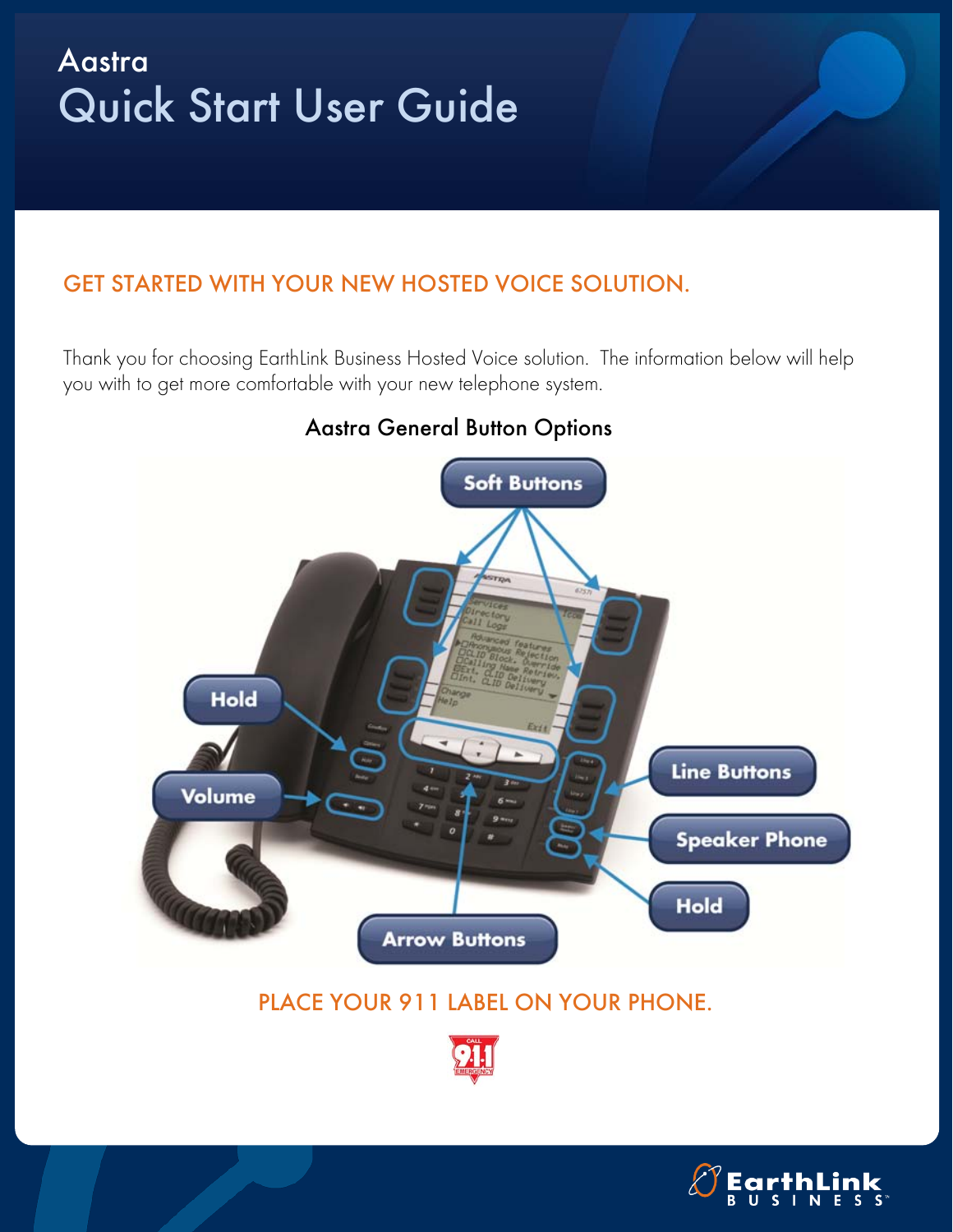## BUTTON OVERVIEW



Goodbye Button – Use this button to disconnect a call.

Options Button – Use this button to customize your phone.

Hold Button - Allows you to put a call on hold.

Redial Button - Allows you to pull up your most recent call list to call again

Volume Buttons - Use these buttons to turn the volume either up or down while on a call.

Navigation Buttons - Use these buttons for basic navigation, such as between menus

Speaker/Headset Button - Use this button to go hands free either through use of the Speakerphone or through a Headset.

Mute – Use this button to disable the caller to hear you.

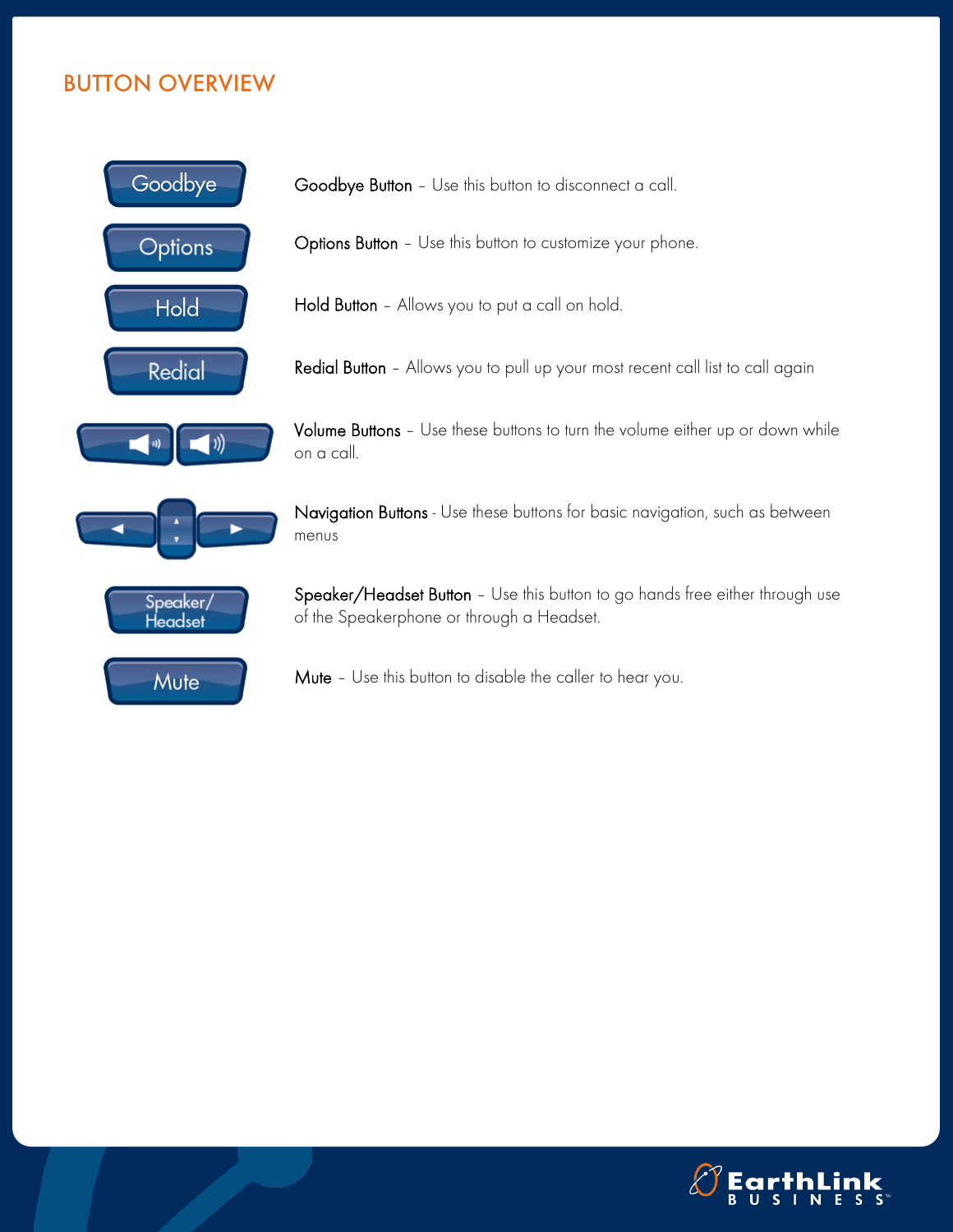## VOICEMAIL

## Setting Up Your Mailbox

This process will take about two minutes.

- 1. Dial \*99
- 2. You will be prompted to enter your PIN
- 3. When you have signed in, you will go to one of two menus:
	- If you have not completed setting up your mailbox you will be redirected to the firsttime sign-in menu described below.
	- Otherwise, you will be redirected to the Main menu.

#### First-Time Sign In

- When you sign in for the first time, you must set up your mailbox. First time sign-in involves three steps:
	- 1. Recording your greeting
	- 2. Recording your name
	- 3. Changing your PIN
- You may skip the first-time sign-in once by pressing \*\*, but after skipping it once, you must complete the first two steps before you can enter your mailbox and listen to messages.
- You can end the setup process at any time by ending the call. You will be asked to complete the remaining setup steps the next time you enter your mailbox.

#### Changing Your Pin

- When setting up your mailbox PIN it must meet the following criteria:
	- Must be between 6 and 20 digits long
	- Cannot be part of your telephone number
	- Cannot repeat a single digit more than two (2) times
	- Cannot be a sequence of numbers such as "123456"

## CALLERS CAN LEAVE MESSAGES FOR YOU EVEN IF YOU HAVE NOT SET UP YOUR MAILBOX.

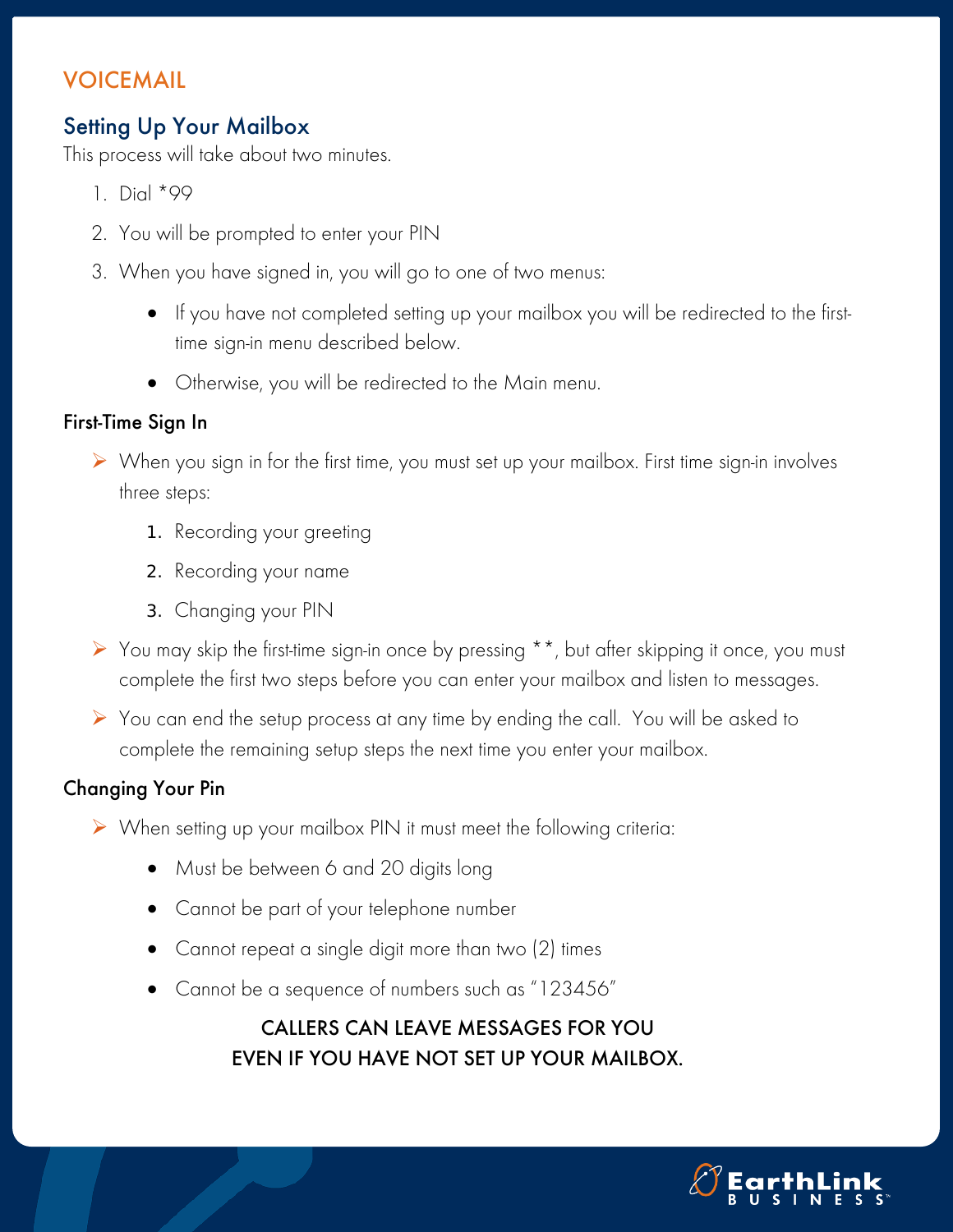## **COMMPORTAL**

The CommPortal is a self-admin portal that allows you to view missed calls, listen to voicemail messages, view contacts, and set up rules to handle your calls. You can access the CommPortal anywhere with access to the Internet.

#### ▶ Go to https:// voip.elnk.us/



> When you first login to CommPortal, you will see the following tabs: